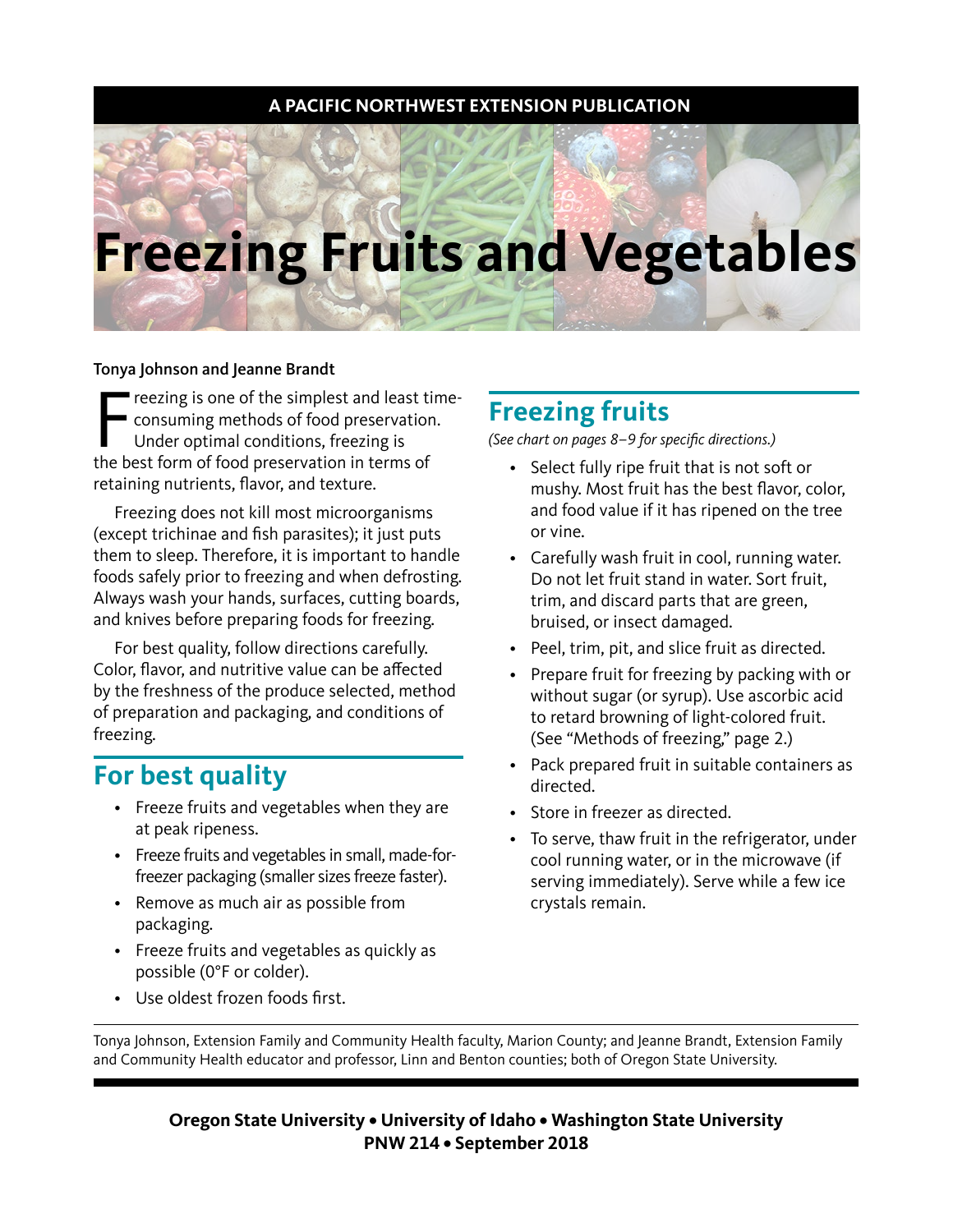# **Methods of freezing**

### *Without sugar*

Any fruit can be frozen without sugar. However, the texture may be softer than that of fruit frozen with sugar.

Fruits such as berries, cherries, and grapes may be frozen in a single layer on cookie sheets before packing in containers. This prevents them from sticking together. Serve them frozen as snacks or thaw and use as a topping for salads or desserts.

If desired, a water pack (without sugar) can be used for fruit such as peaches. Fruit juice (either extracted from the fruit or purchased) can also be used. Orange, grape, apple, and berry juices are suitable.

### *Syrup pack*

Fruits that will be served uncooked are often packed in a sugar syrup. The syrup may be prepared from either cane or beet sugar. If desired, part of the sugar may be replaced by honey. Select the strength of syrup that will give the desired flavor. (This will depend on the sweetness of the fruit, personal preference, and intended use.) Allow about ⅔ cup of syrup for each pint of fruit and 1⅓ cups for each quart of fruit. Dissolve sugar in hot or cold water. If hot, cool before using.

| <b>Strength</b><br>of syrup | <b>Water</b> | <b>Sugar</b>        | Yield                              |
|-----------------------------|--------------|---------------------|------------------------------------|
| Light                       | 4 cups       | 1 cup               | 4 <sup>3</sup> / <sub>4</sub> cups |
| Medium                      | 4 cups       | $1\%$ cups          | 5 cups                             |
| Heavy                       | 4 cups       | $2\frac{3}{4}$ cups | 5 <sup>1/2</sup> cups              |

### *Sugar pack*

Juicy fruits and those that will be used for pies or other cooked products are often packed in sugar. Use about 1 cup of sugar for each 2 to 3 pounds of fruit. Sugar and fruit should be gently but thoroughly mixed together until the sugar has dissolved in the juice.



Prepared fruit bagged for freezing. Photo by Clare Columbus, © Oregon State University.

### Artificial sweeteners

Sugar substitutes may be used in any of the unsweetened packs. They can be added prior to freezing or just before serving. Follow manufacturer instructions for the amount to use. Artificial sweeteners give a sweet flavor, but do not provide the benefits that sugar provides in freezing (such as improved texture, color, and thickness of syrup).

### Retarding browning

#### **Ascorbic acid**

When freezing light-colored fruit, ascorbic acid can be added to inhibit browning. Ascorbic acid in powder or crystal form is often available at pharmacies and health food stores. Ascorbic acid tablets (vitamin C) can also be used. Crush



Equipment for pretreating fruit. Photo by Clare Columbus, © Oregon State University.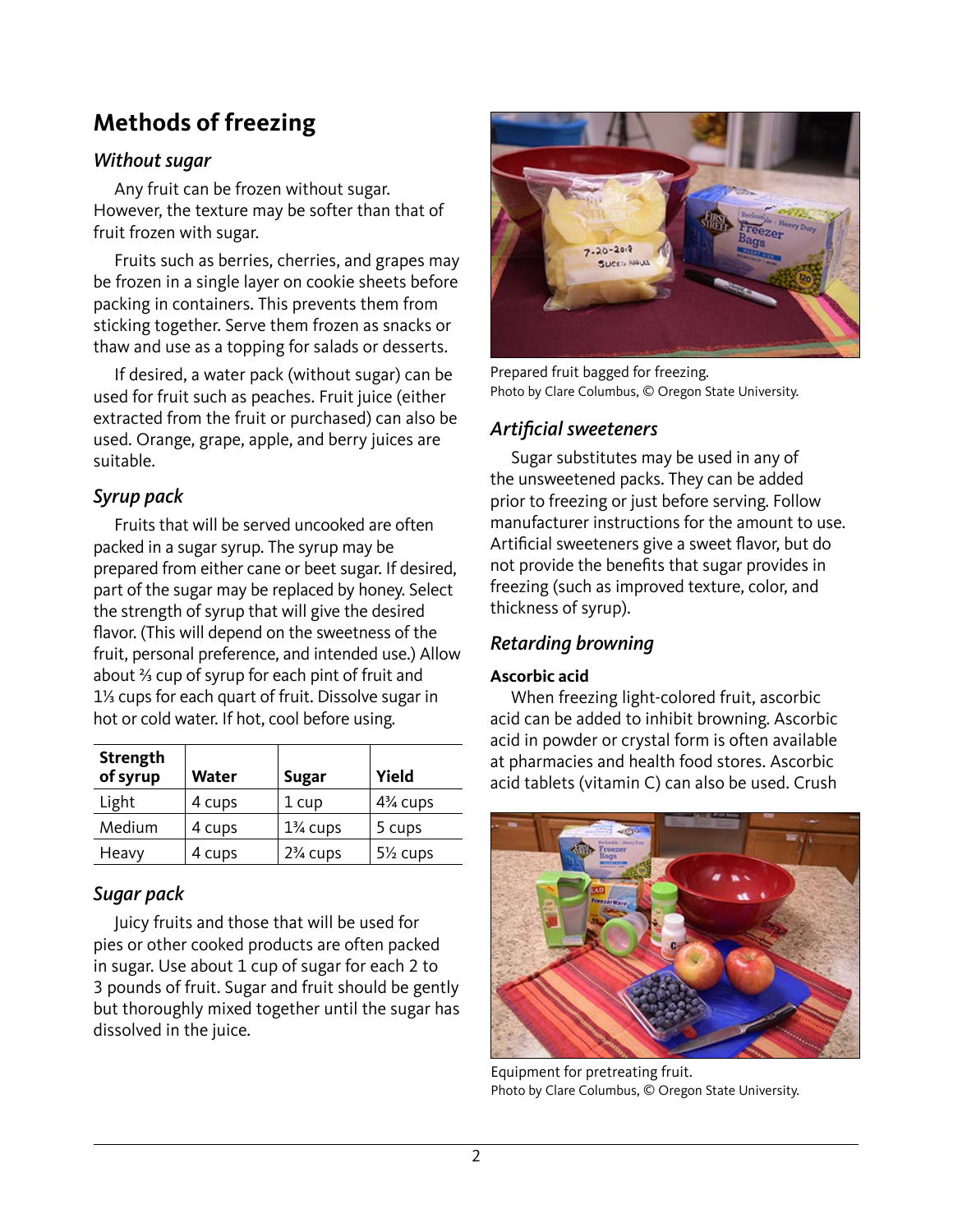finely before use. (Three crushed 500-milligram vitamin C tablets equal ½ teaspoon of ascorbic acid.)

For syrup or liquid packs, add ½ teaspoon powdered or crushed ascorbic acid to each quart (4 cups) of cold syrup.

For sugar or sugarless (dry) packs, dissolve ½ teaspoon ascorbic acid in 3 tablespoons cold water and sprinkle over 4 cups of fruit just before adding sugar.

#### **Commercial antidarkening preparations**

Follow manufacturer's directions for commercial antidarkening products. Ascorbic acid is the main ingredient in commercial mixtures available in most supermarkets.



Apple slice treated (left) and untreated (right). Photo by Clare Columbus, © Oregon State University.

### **Freezing juices**

A variety of fruit juices can be prepared, including cherry, grape, grapefruit, plum, raspberry, and strawberry. The procedure is similar for each.

- Select fully ripe, good-quality fruit.
- Rinse and sort in cool, running water.
- Extract juice by crushing fruit and straining it through a jelly bag. (Heat fruit slightly to start the flow of juice if necessary.) A steam juicer also can be used.
- Sweeten juice if desired.
- Pour into freezer containers, allowing adequate headspace. (Refrigerate grape juice overnight before packing to allow sediment to sink to the bottom. Strain sediment.)
- Seal and freeze.

Tomato juice can be extracted by simmering quarters or eighths for 5 to 10 minutes. (Skipping this step causes the juice to separate.) Then press through a sieve or food mill. Season with salt, if desired. Pour into containers and freeze.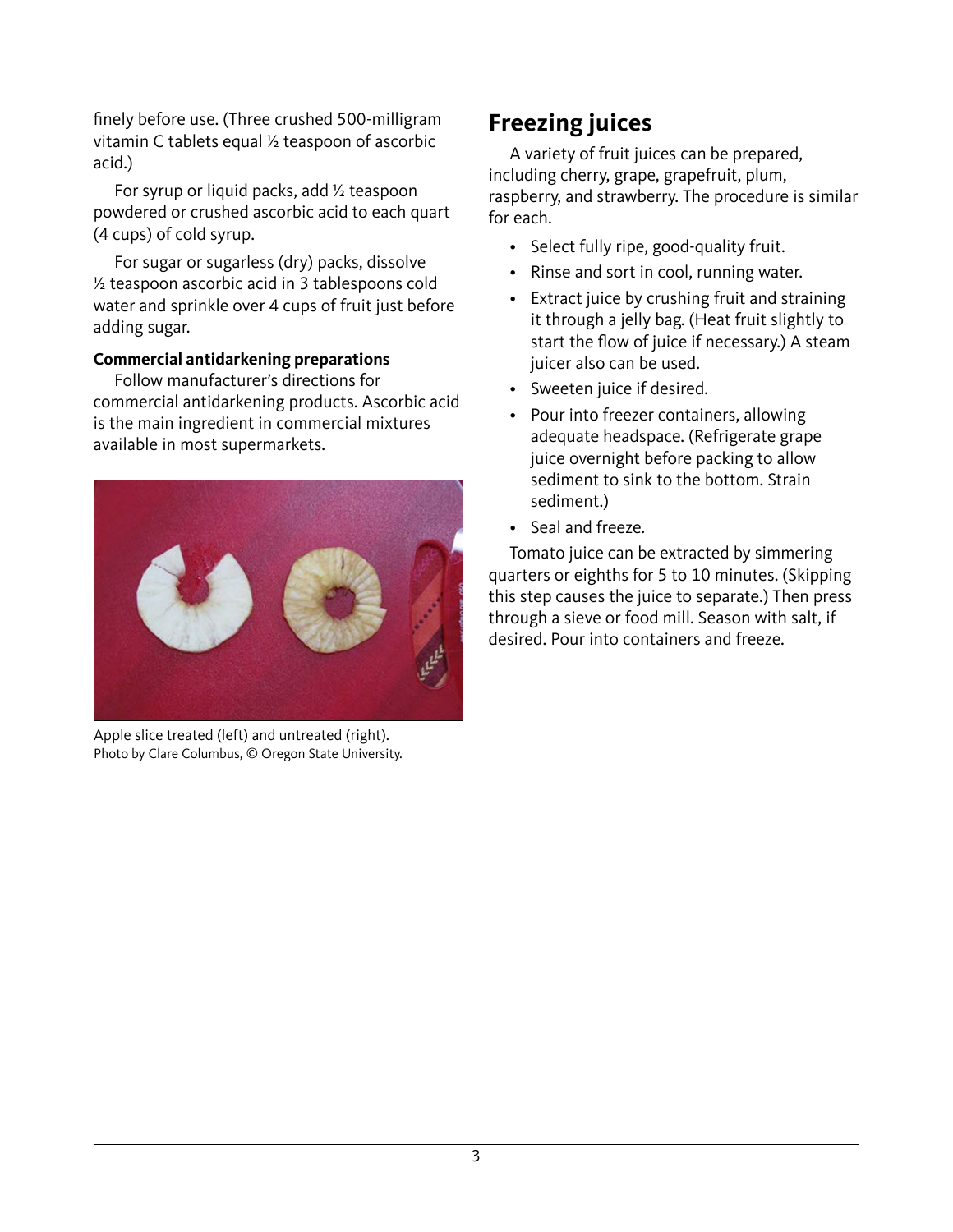# **Freezing vegetables**

(See chart, pages 10–14, for specific directions.)

- Select top-quality vegetables. If possible, harvest vegetables in the early morning or early evening when it is cool. Prepare them as soon as possible to avoid loss of quality. If there is a delay, store them in the refrigerator.
- Wash and sort vegetables in cool, running water.
- Peel, trim, and cut into pieces as directed. Remove damaged pieces.



Cut vegetable into pieces. Photo by Clare Columbus, © Oregon State University.

- Prepare most vegetables for freezing by **blanching**. This short heat treatment stops enzymes that can cause undesirable changes in flavor, texture, color, and nutritive value during storage. (See "Methods of blanching.")
- Pack prepared vegetables in suitable containers as directed.
- To serve, submerge frozen vegetables in a small amount of boiling water  $(-\frac{1}{2})$  cup per pint). When water returns to full boil, turn heat down to simmer. Cover kettle and cook until tender. Corn on the cob and leafy greens should be partially thawed before cooking. To cook in a microwave oven, refer to the instruction manual.
- Vegetables that hold up well to cooking generally freeze well.

# **Methods of blanching**

### In boiling water

- Put water in a large kettle with a tight-fitting lid and bring to a rolling boil. (Allow 1 gallon of water for each pound of vegetables except for leafy greens, which require 2 gallons per pound.)
- Put a small quantity of vegetables in a wire basket, strainer, or cheesecloth bag. Immerse in boiling water.
- Cover kettle and boil at top heat for the required length of time (see chart, pages 10 through 14). Begin counting time as soon as the water returns to a boil.
- Cool immediately in ice water for the same length of time used for blanching. When thoroughly cool, drain, and pat dry. Pack vegetables in freezer bag or container.

### In steam

- Use a kettle with a tight-fitting lid and a basket that holds the food at least 3 inches above the bottom of the kettle.
- Put 1 to 2 inches of water in a kettle and bring to a rolling boil.



Blanching equipment. Photo by Clare Columbus, © Oregon State University.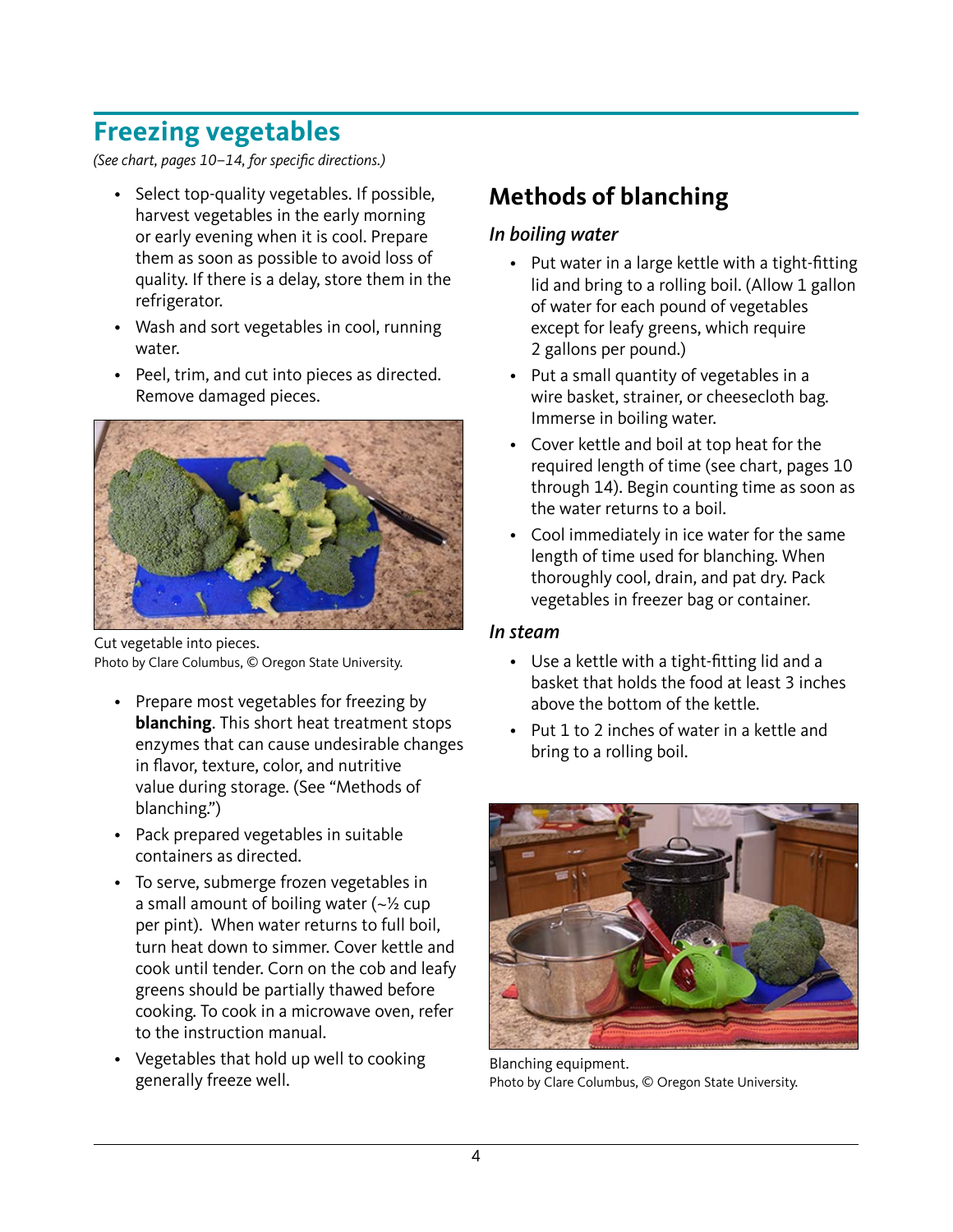- Put vegetables in a single layer in a steamer basket or in a colander with legs. Suspend over boiling water.
- Cover kettle and heat vegetables for the required length of time. (See chart, pages 10 through 14.) Start timing as soon as the lid is on the kettle. Steam blanching times are 1½ times boiling-water times.
- Cool immediately in ice water for the same length of time used for blanching. When thoroughly cool, drain, and pat dry. Pack vegetables in a freezer bag or container.



2. Steam for recommended minutes until bright green. Photo by Clare Columbus, © Oregon State University



1. Vegetable ready to steam. Photo by Clare Columbus, © Oregon State University



3. Cool immediately in ice water. Photo by Clare Columbus, © Oregon State University.



4. Pat dry when thoroughly cooled and drained. Photo by Clare Columbus, © Oregon State University.



5. Vegetable packed in a freezer bag. Photo by Clare Columbus, © Oregon State University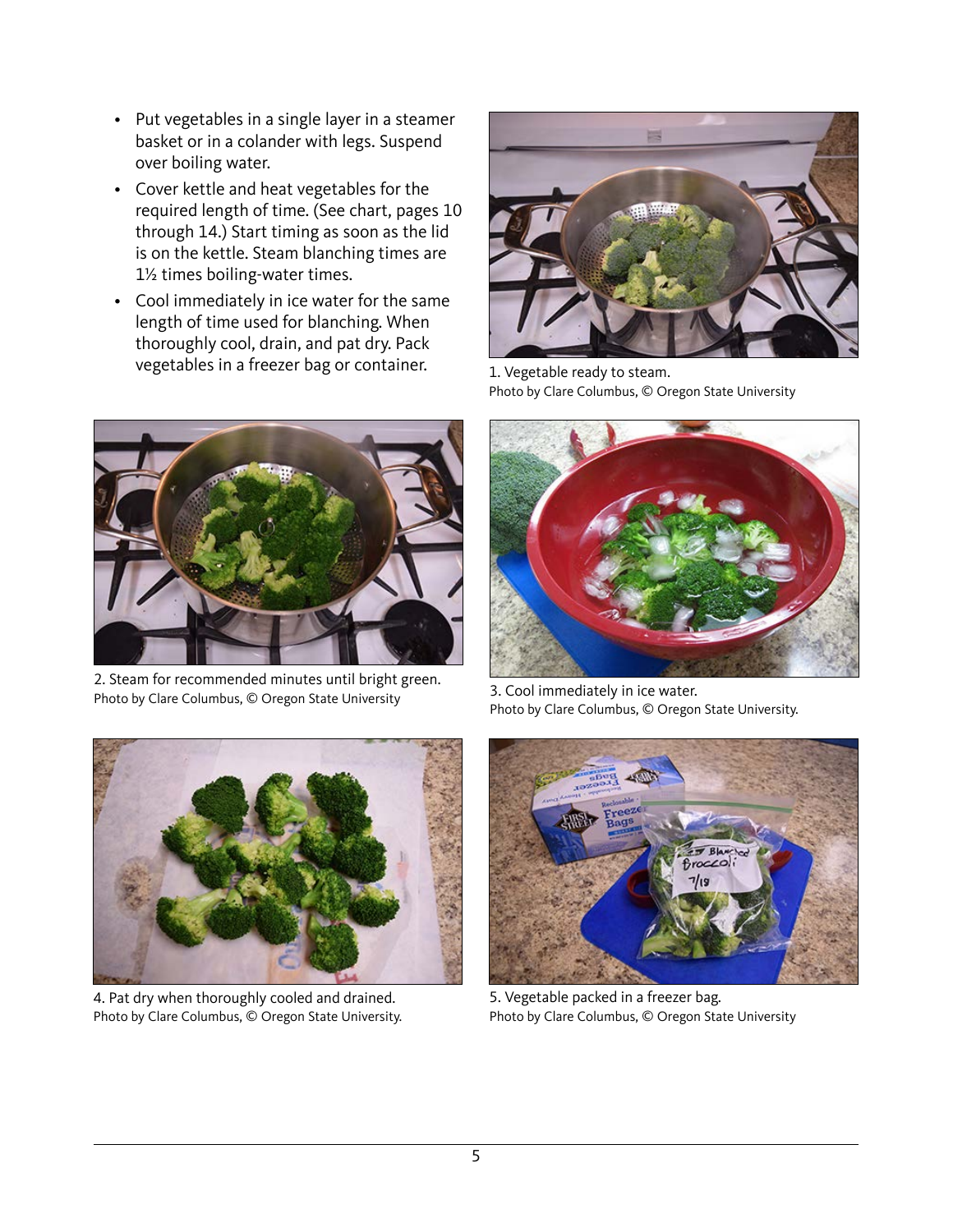# **Steps for freezing fruit and vegetables**

## **Packing in containers**

Food must be packed in suitable containers for freezing. These containers should be durable, easy to handle, and moisture and vapor resistant. They should also protect foods from absorbing other flavors and colors. Select containers that will pack well in the freezer. Smaller containers are best since food will freeze faster and more evenly. Fruits and vegetables should not be frozen in anything larger than a half-gallon.

Acceptable containers include:

- Plastic freezer bags (best for dry packs)
- Vacuum packaging designed for freezing (best for dry packs)
- Rigid plastic containers (especially good for liquid packs)
- Glass canning or freezing jars with wide mouths (especially good for liquid packs)

Pack foods tightly into containers. Allow ample headspace between the packed food and the lid to allow room for expansion during freezing. See table below.

To keep fruit covered with liquid, put a crumpled piece of freezer wrap or waxed paper between the fruit and the lid. This will keep the surface from darkening and drying out.

When food is packed in freezer bags, squeeze out as much air as possible. To remove air, twisting freezer bags can help. There are also commercial products that help draw out air. Seal the package well.

Label containers with name of product, type of pack (for fruit), and date.

## **Loading the freezer**

Freeze fruits and vegetables as soon as possible after they are packed. If there will be a delay before freezing, keep packages in the refrigerator.

Foods that freeze too slowly may lose quality or spoil. Only put the amount of unfrozen food into a home freezer that will freeze within 24 hours. Usually this will be about 2 or 3 pounds of food for each cubic foot of freezer capacity. For fastest freezing, place packages in a single layer against freezing plates or coils. Leave a little space between them so that air can circulate freely. Make sure the packages are completely dry so they don't freeze to the freezer. Stack after frozen.



Packing the freezer. Photo by Clare Columbus, © Oregon State University.

| Type of pack |                     | Container with wide top opening |                     | Container with narrow top opening |  |
|--------------|---------------------|---------------------------------|---------------------|-----------------------------------|--|
|              | <b>Pint</b>         | Quart                           | Pint                | Quart                             |  |
| Liquid pack* | $\frac{1}{2}$ inch  | 1 inch                          | $\frac{3}{4}$ inch  | $1\frac{1}{2}$ inch               |  |
| Dry pack**   | $\frac{1}{2}$ inch  | $\frac{1}{2}$ inch              | $\frac{1}{2}$ inch  | ' ½ inch                          |  |
| Juices       | $1\frac{1}{2}$ inch | $1\frac{1}{2}$ inch             | $1\frac{1}{2}$ inch | $1\frac{1}{2}$ inch               |  |

#### Headspace to allow between packed food and closure

\*Fruit packed in juice, sugar, syrup, or water; crushed or puréed fruit.

\*\*Fruit or vegetable packed without added sugar or liquid.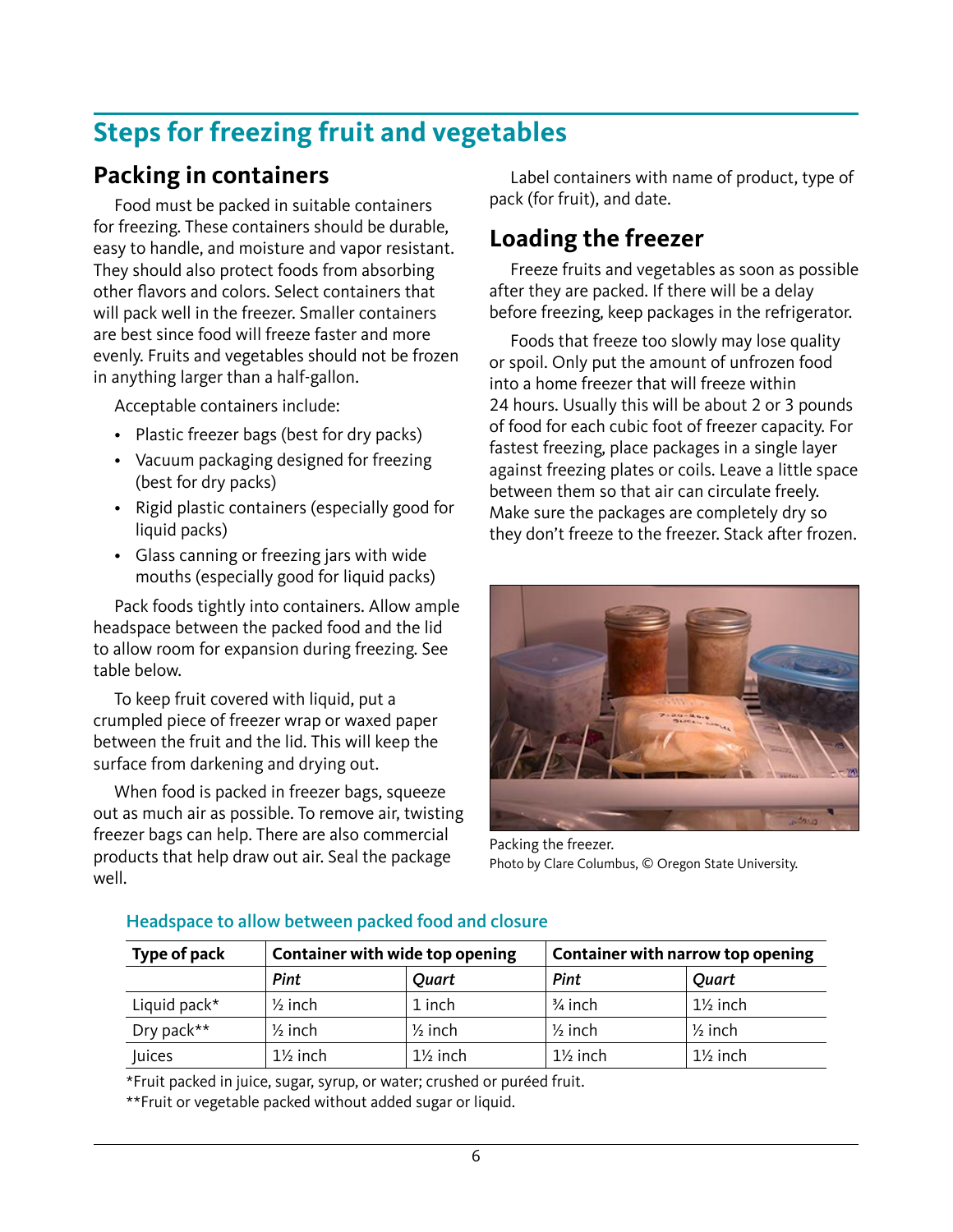# **Storing frozen food**

After freezing, packages may be stored close together. Store them at 0°F (-18°C) or below. Foods lose quality and nutritive value much faster at higher temperatures. Use a freezer thermometer to monitor the temperature.

Most fruits and vegetables maintain high quality for 8 to 12 months. (Unsweetened fruits lose quality faster than those packed in sugar or syrup.) Storage for longer periods will affect the quality of the frozen foods, but they will be safe to eat.

Keeping a freezer inventory and dating packages will help to rotate the supply.

# **Refreezing frozen foods**

Occasionally a home freezer stops running. The length of time food will stay frozen depends on the amount of food in the freezer and the temperature of the food. A full load of food will stay frozen for up to 2 days if the freezer is not

opened. Dry ice can be used to keep foods frozen longer. If the power will be off for a long period of time, food should be transferred to a working freezer.

It is safe to refreeze fruits and vegetables that still contain ice crystals. For best quality, refreeze food in small quantities.

If the temperature has warmed above 40°F (5°C), foods may not be safe for refreezing. Check your freezer thermometer to determine the temperature.

Do not eat thawed vegetables that are above 40°F. The low acidity of vegetables makes it possible for harmful bacteria to grow. Unsafe products may not show obvious signs of spoilage.

For information about the safety of specific foods, call your local Extension office. Be prepared to give the "history" of the food (length of time that the power was off and temperature of the food before the freezer began to run again).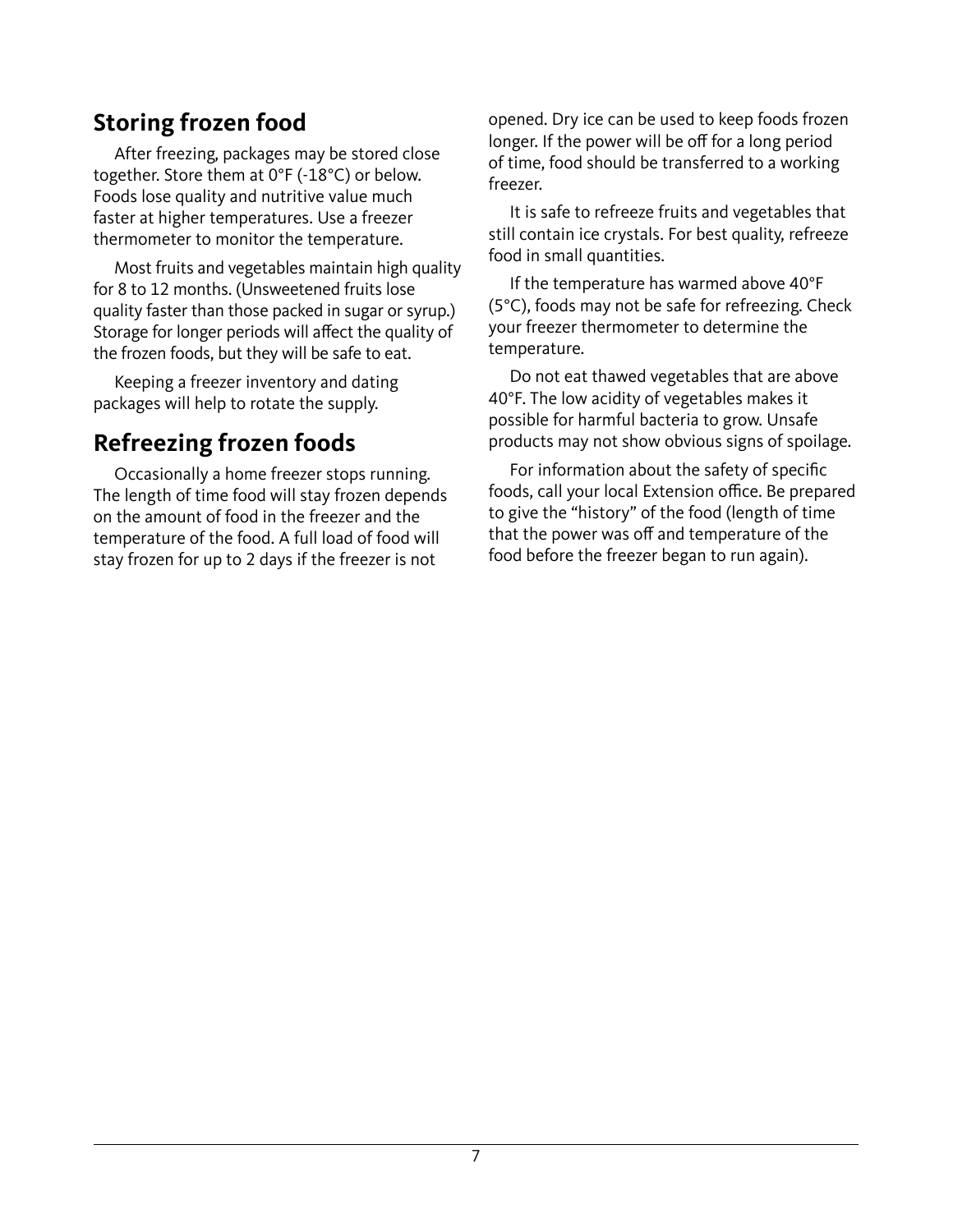# **Freezing fruits**

See pages 1 to 3 for details on packing with or without sugar or syrup. Fruits may also be frozen as purées and for making jams. For light-colored fruits, use ascorbic acid to prevent browning. Store at 0°F (-18°C) or below for top quality. You can also freeze some fruits such as berries, cherries, and grapes in a single layer on cookie sheets before packing in containers. This prevents them from sticking together.

| <b>Fruit</b>        | Preparation                                                                                                                                                                                                                                                                                                                                                                                                                                                                                                                                                                           |
|---------------------|---------------------------------------------------------------------------------------------------------------------------------------------------------------------------------------------------------------------------------------------------------------------------------------------------------------------------------------------------------------------------------------------------------------------------------------------------------------------------------------------------------------------------------------------------------------------------------------|
| Apples              | Select crisp, firm fruit (not mealy). Wash, peel, core, and slice. To prevent browning during<br>preparation, slice into ascorbic acid solution (3,000 mg ascorbic acid to 1 gallon of water).<br>Drain. Pack in cold syrup, sugar (or artificial sweetener), or without sugar. Syrup pack is<br>preferred for apples that will be used for uncooked desserts or fruit cocktail. A sugar pack<br>is good for making pie.                                                                                                                                                              |
| Applesauce          | Wash apples, peel (if desired), core, and slice. Cook until tender, adding a small amount<br>of water to prevent burning or sticking. Strain through a food mill if desired and mash to<br>desired texture. Sweeten to taste. Cool and pack.                                                                                                                                                                                                                                                                                                                                          |
| Apricots            | Select firm, ripe, uniformly yellow fruit. Wash, halve, and pit. Peel and slice, if desired. To<br>loosen skins, score skin and dip in boiling water until skin starts to split. If apricots are not<br>peeled, heat them in boiling water for 30 seconds to keep skins from toughening during<br>freezing. Cool in ice water and drain. Pack in syrup or sugar (or artificial sweetener). Use<br>ascorbic acid to retard browning.                                                                                                                                                   |
| Avocados            | Best frozen as purée (not whole or sliced). Select avocados that are soft and with rinds<br>free from dark blemishes. Wash, peel, halve, and remove pit. Mash the pulp. For better<br>quality, add 1/4 teaspoon of ascorbic acid per quart. Pack without sugar if using for salads,<br>dips, or sandwiches.                                                                                                                                                                                                                                                                           |
| <b>Bananas</b>      | Select firm, ripe bananas. Wash, peel, and mash thoroughly. To retard browning, add<br>1/2 teaspoon (1,500 mg) ascorbic acid per cup of mashed bananas. Bananas can also be<br>frozen in their skin (packed in a freezer container).                                                                                                                                                                                                                                                                                                                                                  |
| <b>Blackberries</b> | Also boysenberries, marionberries and loganberries. Select firm, fully ripe fruit with<br>glossy skins. Wash carefully and drain. Discard any soft, underripe, or defective fruit. Pack<br>in syrup, sugar (or artificial sweetener), or without sugar. Blackberries can also be frozen<br>in a single layer on a cookie sheet before packing.                                                                                                                                                                                                                                        |
| <b>Blueberries</b>  | Also huckleberries. Select ripe berries with tender skins. For dry pack without sugar,<br>wash, drain, dry, and pack berries into freezer bags or containers. Blueberries can also be<br>frozen in a single layer on a cookie sheet before packing.<br>Blueberries can also be crushed or puréed, then frozen. Wash berries. Crush by pressing<br>berries through a fine sieve, or purée in a blender or food processor. Mix 11/ <sub>8</sub> cups of sugar<br>with each quart of crushed or puréed berries, if desired. Stir until sugar is dissolved. Pack<br>in freezer container. |
| Cantaloupe          | Also other melons. Select firm, well-colored, ripe melons. Wash skin with vegetable scrub<br>brush. Cut in half, remove seeds, and peel. Cut into slices, cubes, or balls. Pack in syrup.                                                                                                                                                                                                                                                                                                                                                                                             |
| Cherries, sour      | Select bright red, tree-ripened fruit. Stem and wash. Drain and pit. Pack in syrup, sugar (or<br>artificial sweetener), or without sugar. Use ascorbic acid to retard browning, if desired.                                                                                                                                                                                                                                                                                                                                                                                           |
| Cherries, sweet     | Select tree-ripened, deep-colored varieties. Stem and wash. Drain and remove pits if<br>desired. Pack in syrup or pack without sugar.                                                                                                                                                                                                                                                                                                                                                                                                                                                 |
| Cranberries         | Choose firm, deep red berries with glossy skins. Stem and sort. Wash and drain. Pack in syrup or<br>without sugar. Cranberries can also be frozen in a single layer on a cookie sheet before packing.                                                                                                                                                                                                                                                                                                                                                                                 |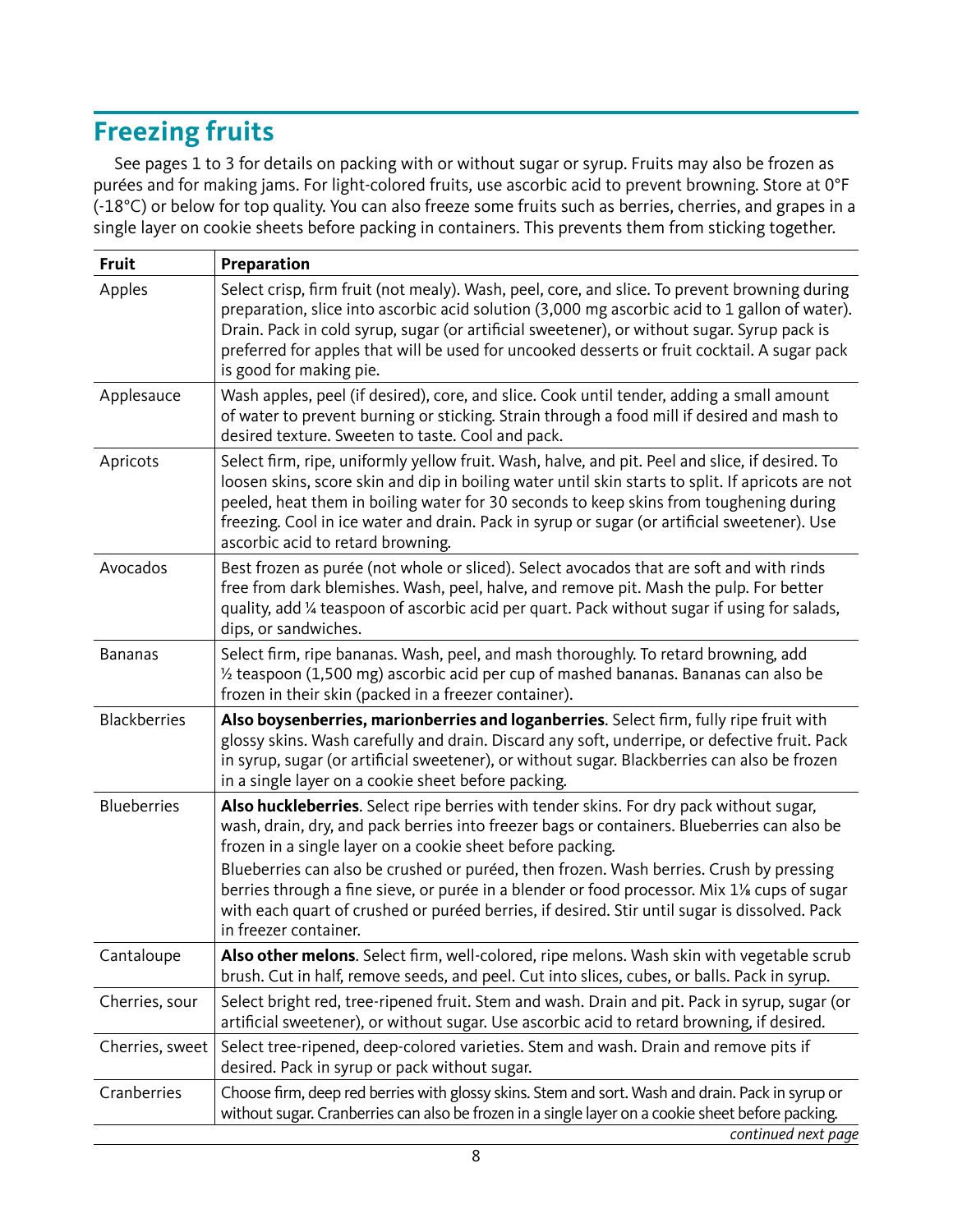| Fruit                     | Preparation                                                                                                                                                                                                                                                                                                                                                                                                                                 |  |  |
|---------------------------|---------------------------------------------------------------------------------------------------------------------------------------------------------------------------------------------------------------------------------------------------------------------------------------------------------------------------------------------------------------------------------------------------------------------------------------------|--|--|
| Currants                  | Select fully ripe, bright red fruit. Wash and stem. Pack in syrup, sugar (or artificial<br>sweetener), or without sugar.                                                                                                                                                                                                                                                                                                                    |  |  |
| Dates                     | Select dates with good flavor and tender texture. Wash and split to remove pits. Leave<br>whole or press through a sieve for purée. Pack without sugar.                                                                                                                                                                                                                                                                                     |  |  |
| Figs                      | Select tree-ripened, soft, ripe fruit. Wash and cut off stems. Peel, if desired. Slice or leave<br>whole. Pack in syrup or without sugar. Use ascorbic acid to retard browning.                                                                                                                                                                                                                                                             |  |  |
| Gooseberries              | Select fully ripe (for pie) or slightly underripe (for jelly) berries. Wash and remove stems<br>and blossom ends. Pack without sugar (for use in pies or preserves).                                                                                                                                                                                                                                                                        |  |  |
| Grapes                    | Choose fully ripe, firm, sweet grapes. Sort, stem, and wash. Leave seedless grapes whole;<br>cut table grapes with seeds in half and remove seeds. Pack in syrup or pack without sugar.<br>Grapes can also be frozen in a single layer on a cookie sheet before packing.                                                                                                                                                                    |  |  |
|                           | Grapes can also be puréed. Wash, stem, and crush the grapes. Heat to boiling. Drain off<br>free juice and freeze it separately. Remove seeds and hulls with a colander. To one quart<br>purée, add 1/2 cup sugar. Pack in freezer containers.                                                                                                                                                                                               |  |  |
| Grapefruit                | Also oranges. Select firm, tree-ripened fruit, heavy for its size and free from soft spots.<br>Wash fruit. Remove all peel, membranes, and seeds. Divide fruit into sections, or slice,<br>if desired. Pack in syrup (made with excess juice and water if needed) or pack in water<br>without sugar.                                                                                                                                        |  |  |
| Nectarines and<br>peaches | Select firm, fully ripe, well-colored fruit. Handle carefully to avoid bruising. Wash, peel,<br>and remove pit. Cut in halves, quarters, or slices. Pack in syrup, orange juice, water<br>without sugar, or pack dry with sugar (or artificial sweetener). Use ascorbic acid to retard<br>browning.                                                                                                                                         |  |  |
|                           | Nectarines and peaches can also be frozen crushed or puréed. Coarsely crush peeled<br>and pitted nectarines or peaches. For purée, press through a sieve or purée in blender or<br>food processor (heating pitted nectarines or peaches for 4 minutes in just enough water<br>to prevent scorching makes them easier to purée). For better quality, add 1/8 teaspoon<br>ascorbic acid to each quart of fruit. Pack into freezer containers. |  |  |
| Pears                     | Select well-ripened, firm fruit. Wash and peel. Cut in halves or quarters and remove cores.<br>Heat in boiling syrup for 1 to 2 minutes (depending on size of pieces). Drain, cool, and<br>pack in syrup. Use ascorbic acid to retard browning.                                                                                                                                                                                             |  |  |
| Persimmons                | Select orange, soft, ripe persimmons. Sort, wash, peel, and cut into sections. Press<br>fruit through a sieve or blend in a blender to make a purée. To each quart of purée, add<br>1/ <sub>2</sub> teaspoon ascorbic acid. Purées may be made with or without sugar. Pack in freezer<br>containers.                                                                                                                                        |  |  |
| Plums                     | Also prunes. Select firm, tree-ripened fruit. Wash. Leave whole, or cut in halves or<br>quarters; remove pits. Pack in syrup or without sugar. Use ascorbic acid to retard<br>browning.                                                                                                                                                                                                                                                     |  |  |
| Raspberries               | Select fully ripe, juicy berries. (Seedy berries are best for purées or juice.) Wash and drain.<br>Pack in syrup, sugar (or artificial sweetener), or without sugar.                                                                                                                                                                                                                                                                        |  |  |
| Rhubarb                   | Select firm, well-colored stalks with good flavor and few fibers. Wash, trim, and cut into<br>1/2-inch pieces. Blanching rhubarb in boiling water for 1 minute and cooling promptly in ice<br>water will help retain color and flavor. It can also be frozen raw. Pack in syrup or without<br>sugar.                                                                                                                                        |  |  |
| Strawberries              | Select firm, ripe, red berries. Wash, drain, and remove hulls. Slice, if desired. Pack the fruit<br>alone or with syrup, sugar, or artificial sweetener.                                                                                                                                                                                                                                                                                    |  |  |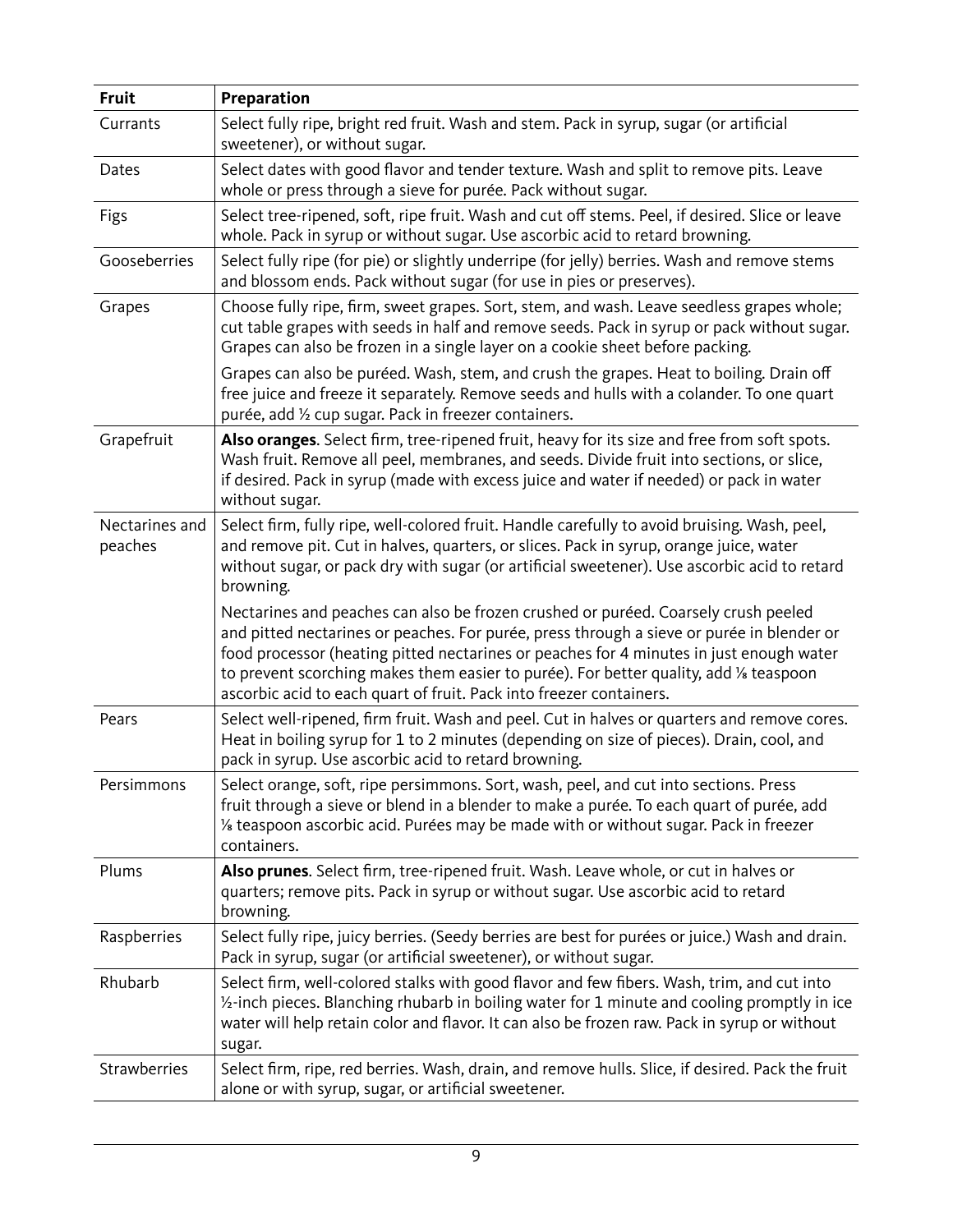# **Freezing vegetables**

See pages 4 to 5 for details on blanching. For blanching in boiling water, begin timing as soon as the water returns to a boil. For steam blanching, start timing as soon as the lid is on the kettle. Store packaged vegetables at 0°F (-18°C) or below for top quality.

|                              | <b>Blanching times (minutes)</b>                                                                                                                                                                                                                                                                                                                                                                                          |                                                        |                          |
|------------------------------|---------------------------------------------------------------------------------------------------------------------------------------------------------------------------------------------------------------------------------------------------------------------------------------------------------------------------------------------------------------------------------------------------------------------------|--------------------------------------------------------|--------------------------|
| Vegetable                    | Preparation                                                                                                                                                                                                                                                                                                                                                                                                               | In boiling water                                       | In steam                 |
| Asparagus                    | Select young stalks with compact tips. Wash and sort by                                                                                                                                                                                                                                                                                                                                                                   | Small stalk<br>2                                       | 3                        |
|                              | size. Leave whole or cut in 1- to 2-inch lengths. Blanch,                                                                                                                                                                                                                                                                                                                                                                 | Medium stalk 3                                         | 5                        |
|                              | cool, drain, and pack, leaving no headspace.                                                                                                                                                                                                                                                                                                                                                                              | Large stalk<br>4                                       | 6                        |
| Beans-green<br>(snap or wax) | Select young, stringless beans. Wash, snip off tips. Cut or<br>break into suitable pieces or slice lengthwise into strips.<br>Blanch, cool, drain, and pack leaving 1/2-inch headspace.                                                                                                                                                                                                                                   | 3                                                      | 5                        |
| Beans-pinto,                 | Harvest beans while seeds are green. Wash, shell, and sort                                                                                                                                                                                                                                                                                                                                                                | Small<br>$\overline{2}$                                | 3                        |
| lima, or butter              | according to size. Blanch, cool, drain, and package leaving                                                                                                                                                                                                                                                                                                                                                               | Medium<br>3                                            | 5                        |
|                              | 1/ <sub>2</sub> -inch headspace.                                                                                                                                                                                                                                                                                                                                                                                          | $\overline{4}$<br>Large                                | 6                        |
| <b>Beets</b>                 | Select deep, uniformly red, tender, young beets. Wash and<br>sort by size. Trim tops, leaving 1/2-inch of stems and tap root<br>to prevent bleeding of color during cooking. Cook in boiling<br>water until tender (small beets 25 to 30 minutes; medium<br>beets 45 to 50 minutes). Cool promptly in cold water. Peel,<br>remove stem and tap root, and cut into slices or cubes.<br>Package leaving 1/2-inch headspace. | Cook                                                   |                          |
| Broccoli                     | Select firm, young, tender stalks with compact heads. Wash<br>and trim leaves and woody ends. If necessary to remove<br>insects, soak 30 minutes in salt brine (4 teaspoons salt<br>to 1 gallon of water). Rinse and drain. Cut through stalks<br>lengthwise, leaving heads 1 inch in diameter. Blanch,<br>cool, drain, and pack head and stalk ends alternately in<br>container. Leave no headspace.                     | $\overline{3}$                                         | 5                        |
| <b>Brussel sprouts</b>       | Select green, firm, compact heads. Wash and trim outer<br>leaves. Soak 30 minutes in salt brine (see broccoli). Rinse<br>and drain. Blanch, cool, drain, and package leaving no<br>headspace.                                                                                                                                                                                                                             | Small heads<br>3<br>Medium heads 4<br>Large heads<br>5 | 5<br>6<br>$\overline{7}$ |
| Carrots                      | Select tender carrots. Remove tops, wash, and peel. Dice                                                                                                                                                                                                                                                                                                                                                                  | Small<br>5                                             | 8                        |
|                              | or slice lengthwise 1/4-inch thick. Blanch, cool, drain, and<br>package leaving 1/2-inch headspace.                                                                                                                                                                                                                                                                                                                       | Diced or sliced 2                                      | 3                        |
| Cauliflower                  | Select firm, white heads. Wash and trim. Split heads into<br>pieces 1 inch across. If necessary to remove insects, soak<br>30 minutes in salt brine (4 teaspoons salt to 1 gallon of<br>water). Rinse and drain. Blanch, cool, drain, and package<br>leaving 1/2-inch headspace.                                                                                                                                          | $\overline{3}$                                         | 5                        |

continued next page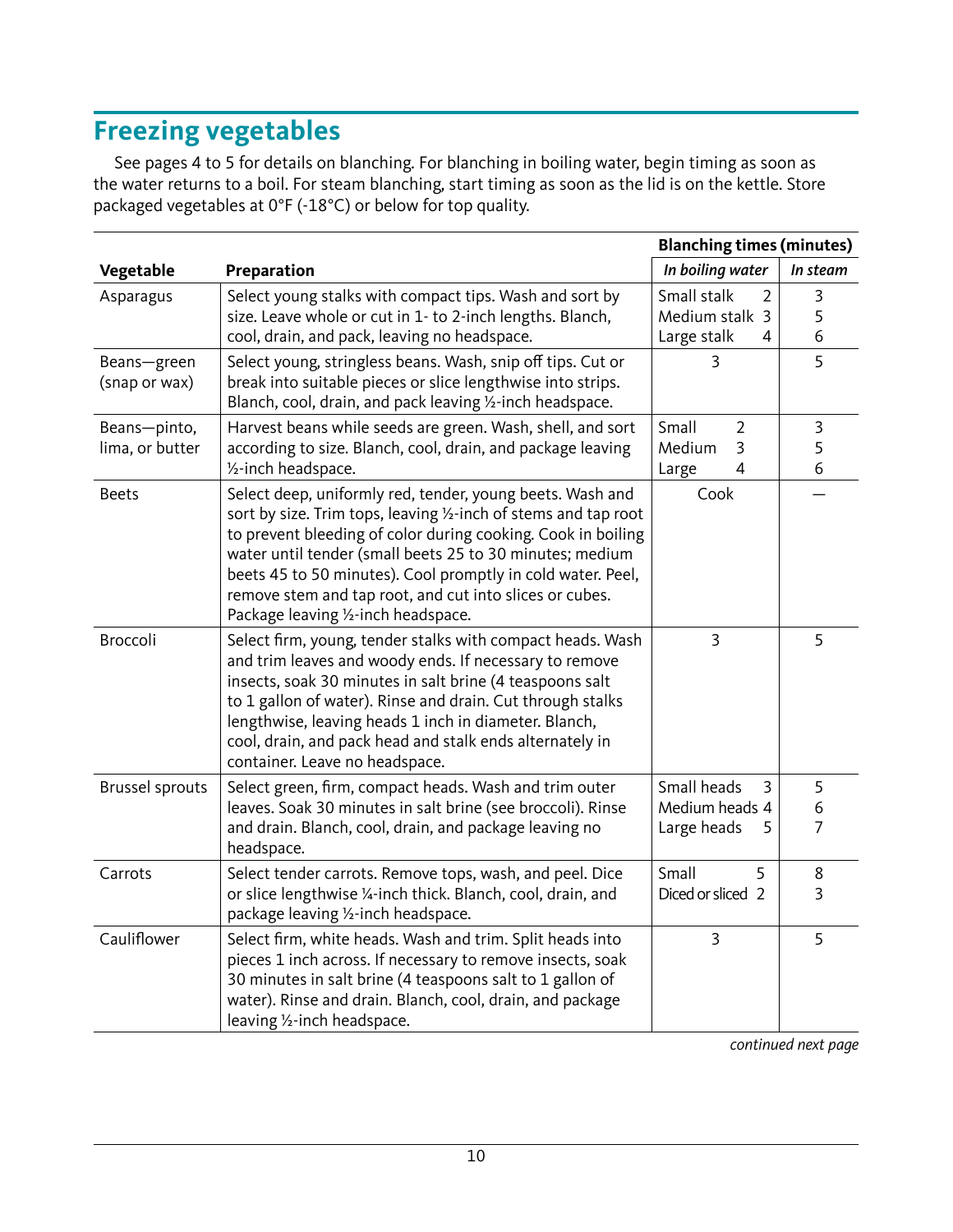|                      |                                                                                                                                                                                                                                                                                                                                                                                    | <b>Blanching times (minutes)</b>         |                |
|----------------------|------------------------------------------------------------------------------------------------------------------------------------------------------------------------------------------------------------------------------------------------------------------------------------------------------------------------------------------------------------------------------------|------------------------------------------|----------------|
| Vegetable            | Preparation                                                                                                                                                                                                                                                                                                                                                                        | In boiling water                         | In steam       |
| Celery               | Celery loses its crispness when frozen, so it is suitable only<br>for cooked dishes. Select crisp, tender stalks, free from<br>coarse strings. Wash thoroughly, trim and cut stalks into<br>1-inch lengths or desired size for cooking. Blanch, cool,<br>drain, and package leaving no headspace.                                                                                  | 3                                        |                |
| Corn-on cob          | Select ears with plump kernels and thin, sweet milk. Husk,<br>remove silk, and wash. Blanch, cool promptly, and drain.<br>Wrap each ear separately or tightly pack desired number in<br>large freezer bags or containers.                                                                                                                                                          | Small<br>7<br>Medium<br>9<br>11<br>Large | 10<br>13<br>16 |
| Corn-cream<br>style  | Select tender, freshly gathered corn in the milk stage. Husk<br>and trim the ears, remove silks, and wash. Blanch, cool<br>promptly, and drain. Cut kernel tips and scrape the cobs<br>with the back of a knife to remove the juice and the heart<br>of the kernel. Package leaving 1/2-inch headspace.                                                                            | $\overline{4}$                           | 6              |
|                      | Another way to prepare cream-style corn for freezing is to<br>cut and scrape the corn from the cob without blanching.<br>Place the cut corn in a double boiler and heat with constant<br>stirring for about 10 minutes or until it thickens; allow to<br>cool by placing the pan in ice water. Package in moisture-<br>and vapor-resistant containers, leaving 1/2-inch headspace. |                                          |                |
| Corn-whole<br>kernel | Select tender, freshly gathered corn in the milk stage.<br>Husk and trim the ears, remove silks, and wash. Blanch,<br>cool promptly, drain, and cut from cob. Cut kernels from<br>cob about 3 the depth of the kernels. Package leaving<br>1/ <sub>2</sub> -inch headspace.                                                                                                        | $\overline{4}$                           | 6              |
| Eggplant             | Harvest before seeds become mature and when color is<br>uniformly dark. Wash, peel, and slice 1/3-inch thick. Prepare<br>quickly, enough eggplant for one blanch at a time. Blanch<br>in 1 gallon of boiling water containing $\frac{1}{2}$ cup lemon juice.<br>Cool, drain, and package leaving 1/2-inch headspace.                                                               | $\overline{4}$                           | 6              |
| Herbs-fresh          | Wash, drain, and pat dry with paper towels. Wrap a few<br>sprigs or leaves in freezer wrap and place in a freezer bag.<br>Chop and use frozen herbs in cooked dishes.                                                                                                                                                                                                              |                                          |                |
| Kohlrabi             | Select stems when fully grown but tender. Cut off tops<br>and roots. Wash and peel off the tough bark. Leave whole<br>or dice in 1/2-inch cubes. Blanch, cool, drain, and package<br>leaving 1/2-inch headspace.                                                                                                                                                                   | Whole<br>3<br>Cubes<br>$\mathbf{1}$      |                |

continued next page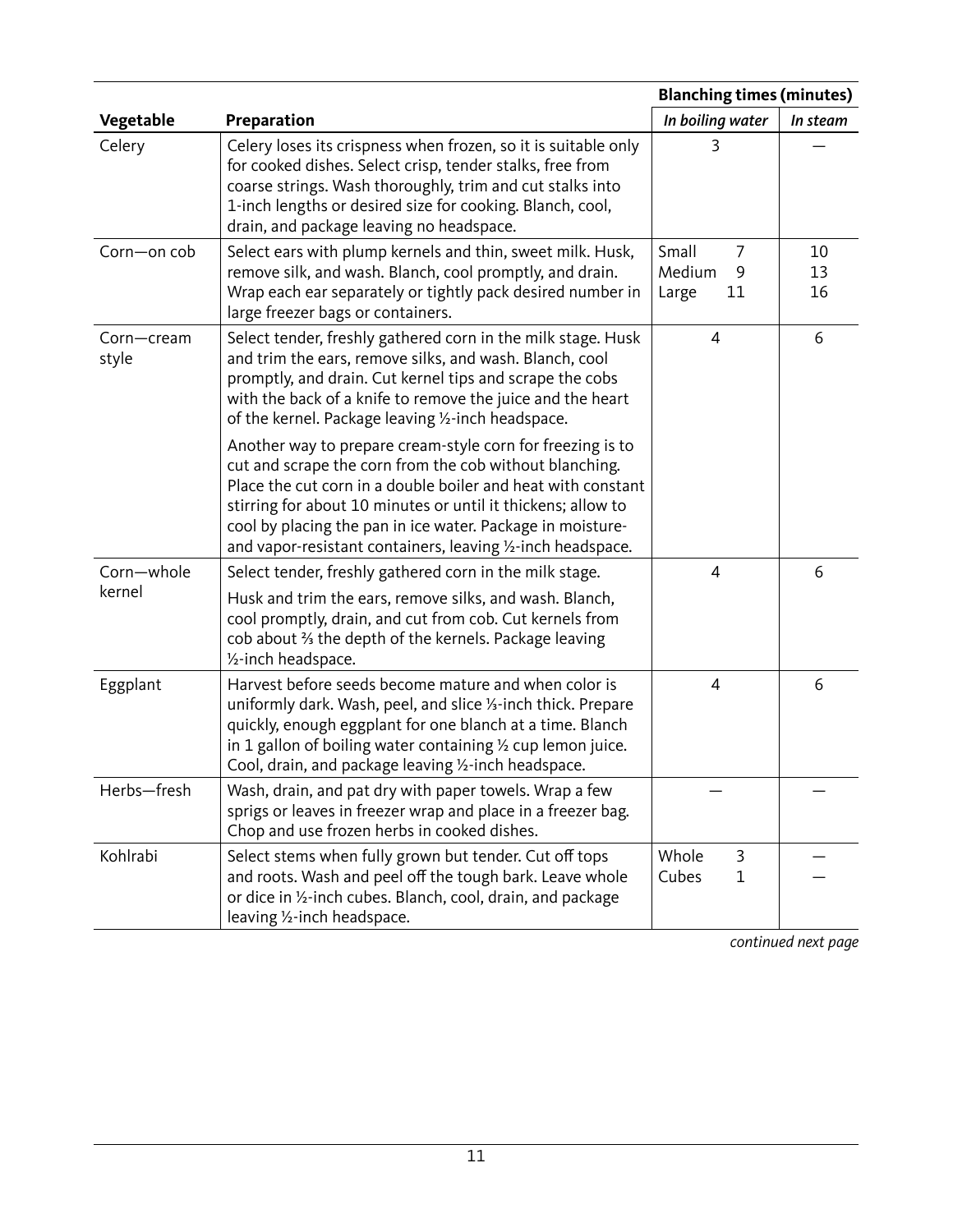|                              |                                                                                                                                                                                                                                                                                                                                                                          | <b>Blanching times (minutes)</b>               |                                                |
|------------------------------|--------------------------------------------------------------------------------------------------------------------------------------------------------------------------------------------------------------------------------------------------------------------------------------------------------------------------------------------------------------------------|------------------------------------------------|------------------------------------------------|
| Vegetable                    | Preparation                                                                                                                                                                                                                                                                                                                                                              | In boiling water                               | In steam                                       |
| Mushrooms                    | Select edible mushrooms free of spots or decay. Wash and<br>remove stem base. Freeze small mushrooms whole; cut<br>large ones into four or more pieces.                                                                                                                                                                                                                  |                                                | Whole<br>-9<br>Buttons 9<br><b>Slices</b><br>5 |
|                              | Mushrooms can be steamed or heated in fat in a fry pan.<br>Steamed mushrooms will keep longer than those heated in<br>fat.                                                                                                                                                                                                                                               |                                                |                                                |
|                              | To steam: Mushrooms to be steamed will have better<br>color if first given anti-darkening treatmen. To do this, dip<br>for 5 minutes in a solution containing 1 teaspoon lemon<br>juice or 1½ teaspoons citric acid to a pint of water. Then<br>steam, cool promptly, drain, and package leaving 1/2-inch<br>headspace.                                                  |                                                |                                                |
|                              | To heat in fry pan: Heat small quantities of mushrooms in<br>margarine or butter in an open fry pan until almost done.<br>Cool in air or set pan in which mushrooms were cooked in<br>cold water. Package leaving 1/2-inch headspace.                                                                                                                                    |                                                |                                                |
| Onions                       | Select fully mature onions. Peel and wash. Blanch, cool,<br>drain, and package leaving 1/2-inch headspace. Onions<br>(including green onions) may also be frozen diced and<br>unblanched.                                                                                                                                                                                | $3 - 7$                                        |                                                |
| Peas-edible<br>pod           | Select young, bright green, flat, tender pods. Wash. Remove<br>stems, blossom ends, and any strings. Blanch, cool, drain,<br>and package leaving 1/2-inch headspace.                                                                                                                                                                                                     | Small pods<br>2<br>Large pods<br>3             | 4<br>5                                         |
|                              | <b>NOTE:</b> If the peas have started to develop, follow the<br>directions for green beans. If the peas are already<br>developed, shell and follow the directions for green peas.                                                                                                                                                                                        |                                                |                                                |
| Peas-green                   | Harvest when pods are filled with young, tender peas that<br>have not become starchy. Wash and shell. Blanch, cool,<br>drain, and package leaving 1/2-inch headspace.                                                                                                                                                                                                    | $1\frac{1}{2} - 2\frac{1}{2}$                  | $3 - 5$                                        |
| Peppers-sweet<br>(green)     | Select crisp, tender, green or bright red peppers. Wash,<br>cut out stems, cut in half, and remove seeds. Slice or dice.<br>Blanch, cool, drain, and package leaving 1/2-inch headspace.<br>May also be frozen unblanched.                                                                                                                                               | Halves<br>3<br>$\overline{2}$<br><b>Strips</b> | 5<br>3                                         |
| Peppers-hot<br>(green chile) | Select firm, smooth peppers. Wash and dry. Protect hands<br>with rubber gloves. Broil for 6 to 8 minutes to loosen skin.<br>(First make a small slit in each to allow steam to escape.)<br>Cool. Remove peel, seeds, and stems before or after<br>freezing. Chop if desired. Package leaving no headspace.<br>Hot peppers can also be frozen without heating first. Wash |                                                |                                                |
|                              | and stem peppers. Chop if desired. Package leaving no<br>headspace.                                                                                                                                                                                                                                                                                                      |                                                |                                                |

continued next page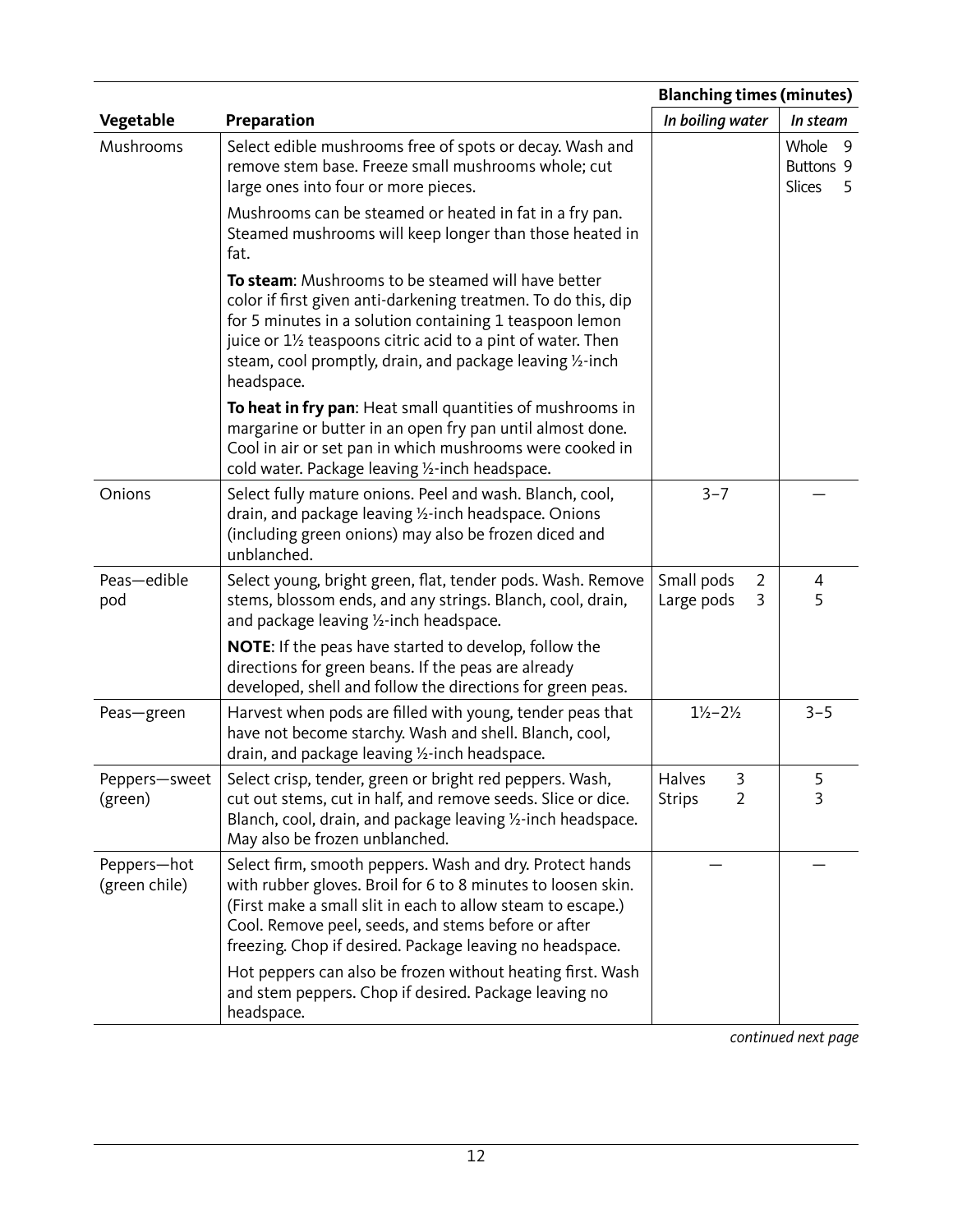|                       | <b>Blanching times (minutes)</b>                                                                                                                                                                                                                                                                                                                                                                                       |                                             |          |
|-----------------------|------------------------------------------------------------------------------------------------------------------------------------------------------------------------------------------------------------------------------------------------------------------------------------------------------------------------------------------------------------------------------------------------------------------------|---------------------------------------------|----------|
| Vegetable             | Preparation                                                                                                                                                                                                                                                                                                                                                                                                            | In boiling water                            | In steam |
| New Irish<br>potatoes | Select smooth new potatoes directly from the garden.<br>Wash and peel or scrape. Blanch, cool, drain, and package<br>leaving 1/2-inch headspace.                                                                                                                                                                                                                                                                       | $3 - 5$                                     | $5 - 8$  |
|                       | For French fries: Wash, peel, and cut into 1/3-inch sticks<br>lengthwise, then crosswise into 1/3-inch strips. Rinse in cold<br>water. Dry thoroughly. Fry small amounts in deep, hot fat<br>(360°F) about 5 minutes until tender but not brown. Drain<br>on paper towel. Cool. Package leaving no headspace. To<br>serve, finish browning potatoes in a hot oven (475°F).                                             |                                             |          |
| Potatoes-<br>sweet    | Select medium to large sweet potatoes. Wash and cook<br>until almost tender. Cool. Peel, cut in halves, slice, or mash.<br>To prevent browning, dip sweet potatoes 5 seconds in a<br>solution of 1/2 cup lemon juice to 1 quart of water. To keep<br>mashed sweet potatoes from darkening, mix 2 tablespoons<br>orange or lemon juice with each quart of mashed sweet<br>potatoes. Package leaving 1/2-inch headspace. | Cook                                        |          |
|                       | Baked: Wash, trim, and bake potatoes (with skin on) in oven<br>until slightly soft. Cool completely, remove peel, and wrap<br>individually in aluminum foil. Place in freezer bag and freeze.<br>Complete the baking in an oven at 350°F immediately<br>before serving, leaving potatoes wrapped in foil.                                                                                                              |                                             |          |
| Pumpkin               | Also other winter squash. Select full-color, mature<br>pumpkin. Wash with vegetable scrub brush. Cut into fairly<br>uniform pieces. Remove seeds. Cook until soft in oven or<br>pressure cooker, or by steaming. Cool promptly, scoop pulp<br>from rind, and mash or put through ricer. Package leaving<br>1/ <sub>2</sub> -inch headspace.                                                                            | Cook                                        |          |
| Spinach               | Also other greens. Select young, tender leaves. Remove<br>tough stems. Wash. Blanch, cool, drain, and package leaving<br>1/ <sub>2</sub> -inch headspace.                                                                                                                                                                                                                                                              | Collards<br>3<br>Spinach and<br>others<br>2 | 5<br>3   |
| Tomatoes              | Select firm, ripe tomatoes.                                                                                                                                                                                                                                                                                                                                                                                            | Cook                                        |          |
|                       | <b>Raw:</b> Wash and dip in boiling water for 30 seconds to<br>loosen skins. Core and peel. Freeze whole or in pieces.<br>Package leaving 1-inch headspace. Seal and freeze. Use<br>only for cooking or seasoning as tomatoes will not be solid<br>when thawed. Raw tomatoes can also be frozen with skin<br>on.                                                                                                       |                                             |          |
|                       | <b>Stewed tomatoes:</b> Remove stem ends, peel, and quarter<br>ripe tomatoes. Cover and cook until tender (10 to<br>20 minutes). Place pan containing tomatoes in cold water<br>to cool. Package leaving headspace (see table on page 6 for<br>amount).                                                                                                                                                                |                                             |          |
|                       | Juice: Cut in quarters or eighths. Simmer 5 to 10 minutes.<br>Press through a sieve. If desired, season with 1 teaspoon<br>salt to each quart of juice. Pour into freezer containers<br>leaving headspace (see table on page 6 for amount).                                                                                                                                                                            |                                             |          |